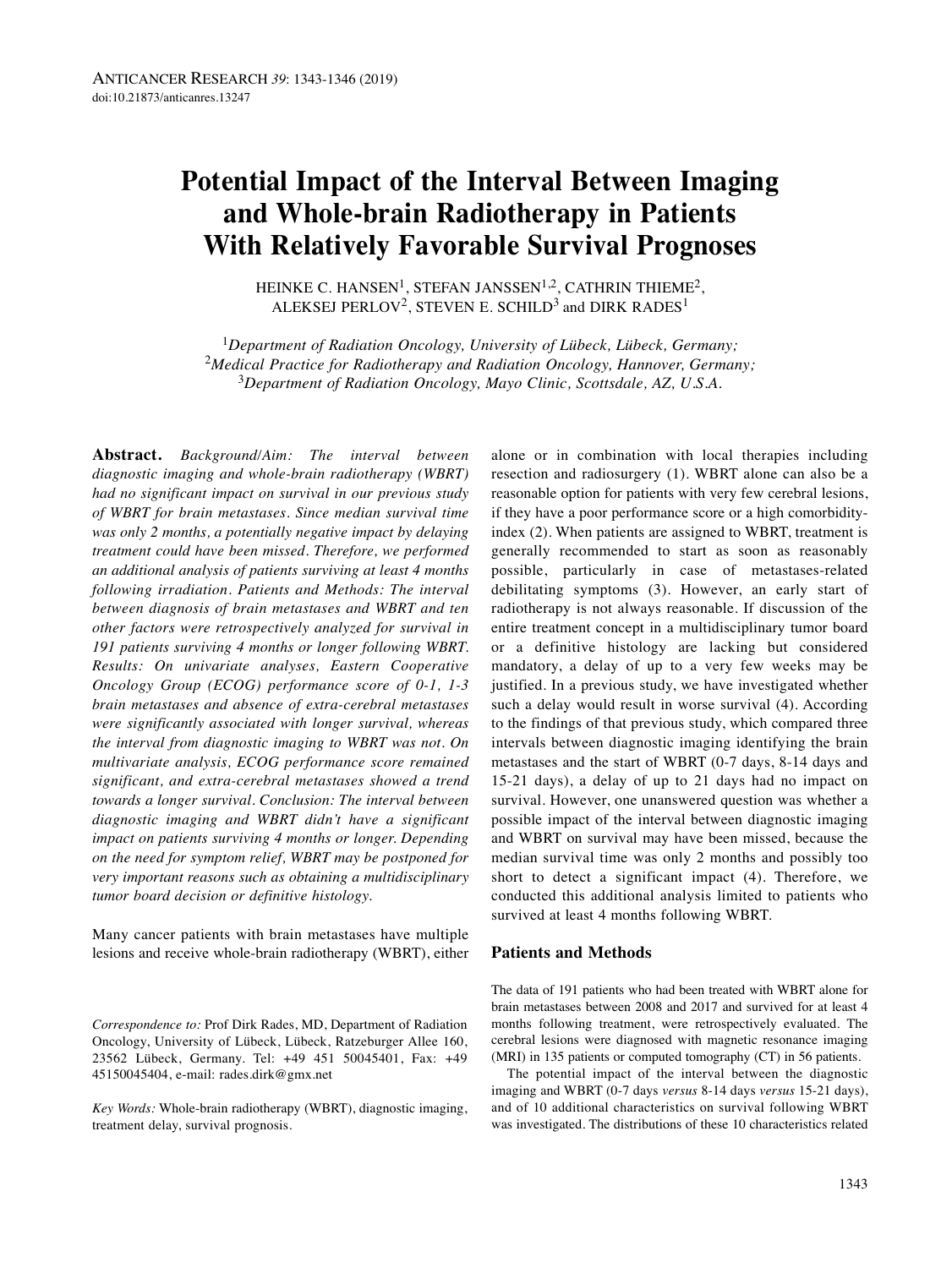| Factor                                | $0-7$ days         | 8-14 days         | 15-21 days         |
|---------------------------------------|--------------------|-------------------|--------------------|
|                                       | N patients $(\% )$ | N patients $(\%)$ | N patients $(\% )$ |
| Gender                                |                    |                   |                    |
| Female (N=90)                         | 40 (43)            | 37(53)            | 13(48)             |
| Male $(N=101)$                        | 54 (57)            | 33(47)            | 14(52)             |
| Age                                   |                    |                   |                    |
| $\leq 65$ years (N=101)               | 49 (52)            | 38 (54)           | 14 (52)            |
| $\geq 66$ years (N=90)                | 45 (48)            | 32(46)            | 13(48)             |
| ECOG performance score                |                    |                   |                    |
| $0-1$ (N=133)                         | 64 (68)            | 49 (70)           | 20(74)             |
| $2(N=51)$                             | 26(28)             | 18(26)            | 7(26)              |
| $3-4(N=7)$                            | 4(4)               | 3(4)              | 0(0)               |
| Primary tumor type                    |                    |                   |                    |
| Breast cancer (N=27)                  | 16(17)             | 8(11)             | 3(11)              |
| Non-small cell lung cancer $(N=92)$   | 38 (40)            | 38 (54)           | 16(59)             |
| Small cell lung cancer (N=36)         | 18 (19)            | 13 (19)           | 5(19)              |
| Malignant melanoma $(N=5)$            | 2(2)               | 2(3)              | 1(4)               |
| Colorectal cancer (N=8)               | 6(6)               | 2(3)              | 0(0)               |
| Cancer of unknown primary $(N=3)$     | 1(1)               | 1(1)              | 1(4)               |
| Other tumors $(N=20)$                 | 13(14)             | 6(9)              | 1(4)               |
| Controlled primary tumor              |                    |                   |                    |
| No $(N=103)$                          | 48 (51)            | 37(53)            | 18(67)             |
| Yes $(N=45)$                          | 24(26)             | 17(24)            | 4 (15)             |
| Unknown $(N=43)$                      | 22(23)             | 16(23)            | 5(19)              |
| Number of brain metastases            |                    |                   |                    |
| $1-3$ (N=70)                          | 25(27)             | 31 (44)           | 14(52)             |
| $\geq 4$ (N=121)                      | 69 (73)            | 39(56)            | 13 (48)            |
| Type of imaging                       |                    |                   |                    |
| Magnetic resonance imaging $(N=135)$  | 62(66)             | 52 (74)           | 21 (78)            |
| Computed tomography (N=56)            | 32 (34)            | 18(26)            | 6(22)              |
| Metastases outside the brain          |                    |                   |                    |
| No $(N=33)$                           | 9(10)              | 17(24)            | 7(26)              |
| Yes $(N=145)$                         | 80 (85)            | 45 (64)           | 20 (74)            |
| Unknown $(N=13)$                      | 5(5)               | 8(11)             | 0(0)               |
| WBRT regimen                          |                    |                   |                    |
| 30 Gy in 10 fractions $(N=55)$        | 23(24)             | 24 (34)           | 8(30)              |
| 35-37.5 Gy in 14-15 fractions (N=128) | 70 (74)            | 41 (59)           | 17(63)             |
| 40 Gy in 20 fractions $(N=8)$         | 1(1)               | 5(7)              | 2(7)               |
| Completion of WBRT                    |                    |                   |                    |
| No $(N=5)$                            | 2(2)               | 2(3)              | 1(4)               |
| Yes $(N=186)$                         | 92 (98)            | 68 (97)           | 26 (96)            |

Table I. *Patient characteristics related to the interval between imaging and WBRT.*

WBRT: Whole-brain radiotherapy; ECOG: Eastern Cooperative Oncology Group.

to the three intervals are summarized in Table I. For univariate analyses, the Kaplan–Meier method and the log-rank test were applied (5). Characteristics showing a significant association with survival  $(p<0.05)$  were further analyzed for independence in a multivariate manner with a Cox regression model.

## **Results**

The median survival time of the 191 patients was 9 months; the 6-months and 12-month survival rates were 65% and 26%. On univariate analyses, an ECOG performance score of 0-1 (*p<*0.001), a limited number of 1-3 brain metastases (*p=*0.010) and absence of extra-cerebral metastases (*p=*0.015) showed significant associations with longer survival (Table II). In contrast, the interval between diagnostic imaging of brain metastases and WBRT was not significantly associated with survival (*p=*0.50, Figure 1).

In the additional Cox regression analysis, a better ECOG performance score remained significantly associated with improved survival (risk ratio [RR]=1.61; 95% confidence interval [CI]=1.18-2.16; *p=*0.003), absence of extra-cerebral metastases showed a trend towards a longer survival (RR=1.50; 95%CI=0.99-2.38; *p=*0.058), and for the number of brain metastases no significant association with survival was found (RR=1.11; 95%CI=0.98-1.26; *p=*0.11).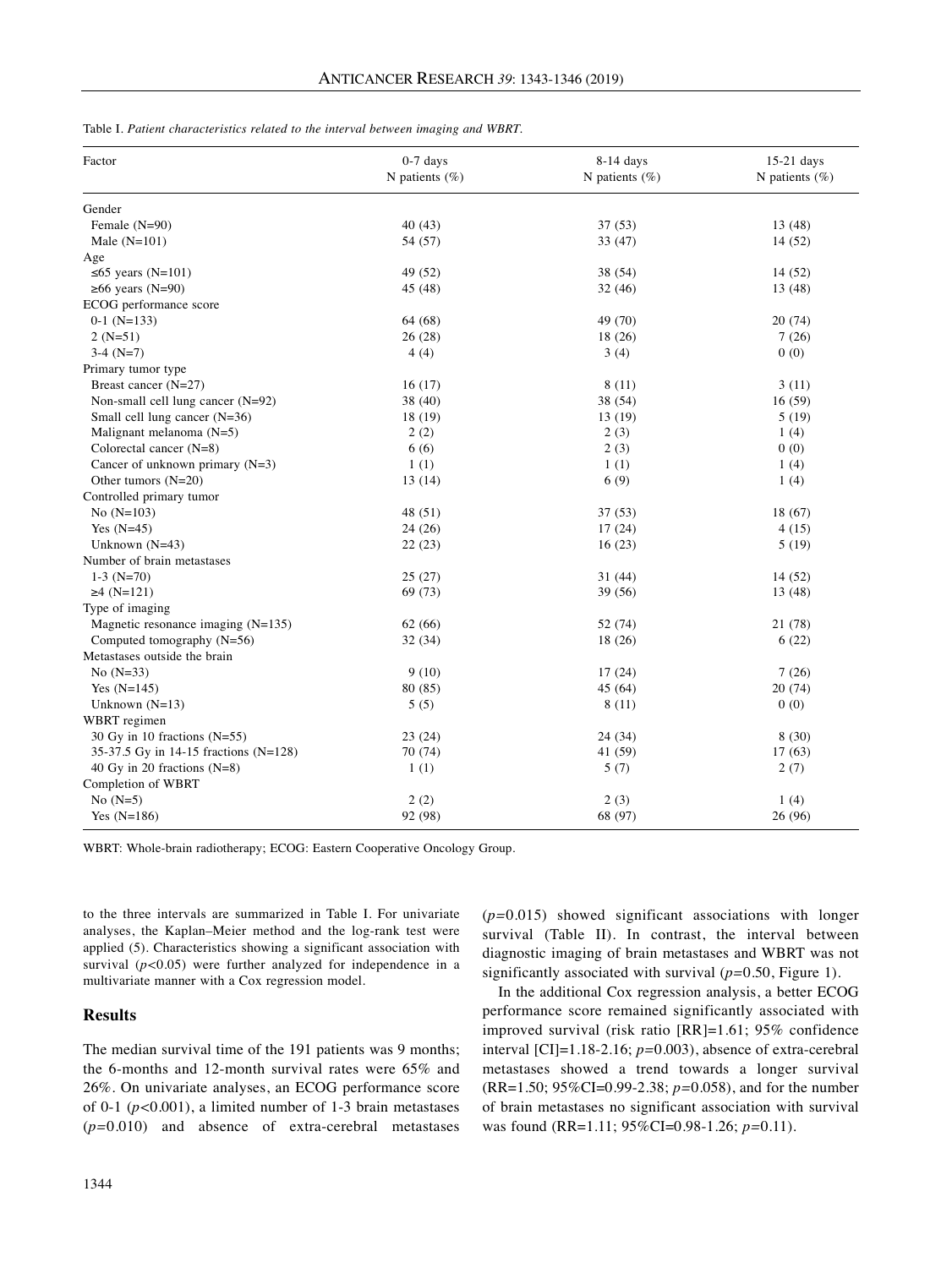

Figure 1. *Comparison of the three investigated intervals between imaging and WBRT for survival. The p-value was calculated using the log rank test.*

## **Discussion**

Personalization of anti-cancer treatment requires adjustments to individual patient's personal situation and individual prognosis, particularly in the palliative care of brain metastases (6-15). A personalized treatment approach should be designed by physicians from different disciplines, ideally within a multidisciplinary tumor board. Moreover, to select the optimal treatment regimen, definitive histology should be available. The start of the treatment for brain metastases may be postponed for days to very few weeks while waiting for obtaining pathology or decision by a tumor board or patient. An important question is, whether such a delay would decrease patients' expected survival. To address this question, we performed a previously reported study of 573 patients treated with WBRT alone (4). Three intervals between imaging leading to the diagnosis of brain metastasis and the start of WBRT, *i.e.* 0-7 days, 8-14 days and 15-21 days, were compared with respect to survival. The 6-month survival rates were 22%, 20% and 22%, respectively, and the 12-month survival rates 8%, 9% and 11%, respectively (*p=*0.84). Thus, the interval between imaging and WBRT had no significant impact on survival. However, the median survival time in that study was quite short (2 months), and a potential negative impact of this delay may have been missed (4). Therefore, we also performed this study in patients who survived at least 4 months following WBRT. The median survival times of these patients were more favorable than in the previous study, *i.e.* 9 months *versus* 2 months (4). A median survival time of 9 months can be considered favorable, since it was even longer than that in the favorableprognosis group (7.1 months) of the widely accepted recursive partitioning analysis classification (16). The worst Table II. *Survival rates following whole-brain radiotherapy.*

| Factor                        | At 6 months<br>$(\%)$ | At 12 Months<br>(%) | $p$ -Value |
|-------------------------------|-----------------------|---------------------|------------|
| Interval between diagnosis of |                       |                     |            |
| brain metastases and WBRT     |                       |                     |            |
| $0-7$ days                    | 70                    | 26                  |            |
| 8-14 days                     | 56                    | 24                  |            |
| $15-21$ days                  | 69                    | 35                  | 0.50       |
| Gender                        |                       |                     |            |
| Female                        | 63                    | 29                  |            |
| Male                          | 66                    | 24                  | 0.95       |
| Age                           |                       |                     |            |
| $\leq 65$ years               | 68                    | 28                  |            |
| $\geq 66$ years               | 61                    | 25                  | 0.08       |
| ECOG performance score        |                       |                     |            |
| $0 - 1$                       | 71                    | 31                  |            |
| $\overline{2}$                | 54                    | 18                  |            |
| $3 - 4$                       | 29                    | $\theta$            | < 0.001    |
| Primary tumor type            |                       |                     |            |
| Breast cancer                 | 69                    | 25                  |            |
| Non-small cell lung cancer    | 68                    | 36                  |            |
| Small cell lung cancer        | 64                    | 16                  |            |
| Malignant melanoma            | 60                    | 40                  |            |
| Colorectal cancer             | 67                    | $\overline{0}$      |            |
| Cancer of unknown primary     | 63                    | $\Omega$            |            |
| Other tumors                  | 47                    | 14                  | 0.07       |
| Controlled primary tumor      |                       |                     |            |
| No                            | 64                    | 27                  |            |
| Yes                           | 68                    | 25                  | 0.48       |
| Number of brain metastases    |                       |                     |            |
| $1 - 3$                       | 69                    | 33                  |            |
| $\geq 4$                      | 63                    | 23                  | 0.010      |
| Type of imaging               |                       |                     |            |
| Magnetic resonance imaging    | 64                    | 27                  |            |
| Computed tomography           | 67                    | 25                  | 0.81       |
| Metastases outside the brain  |                       |                     |            |
| No                            | 75                    | 50                  |            |
| Yes                           | 64                    | 23                  | 0.015      |
| WBRT regimen                  |                       |                     |            |
| 30 Gy in 10 fractions         | 58                    | 25                  |            |
| 35-37.5 Gy in 14-15 fractions | 67                    | 26                  |            |
| 40 Gy in 20 fractions         | 75                    | 38                  | 0.21       |
| Completion of WBRT            |                       |                     |            |
| No                            | 65                    | 27                  |            |
| Yes                           | 65                    | 26                  | 0.33       |
| Entire cohort                 | 65                    | 26                  |            |

WBRT: Whole-brain radiotherapy; ECOG: Eastern Cooperative Oncology Group; bold values=significant *p-*values.

prognostic group of the RPA classification had a median survival time of 2.3 months, which was similar to the 2 months of our previous study. The comparison with the RPA classification demonstrates that the present study was performed in a cohort of patients with brain metastases and a relatively favorable survival prognosis, as intended (16).

The results of the present study suggest that for patients with relatively favorable survival prognoses, the interval between